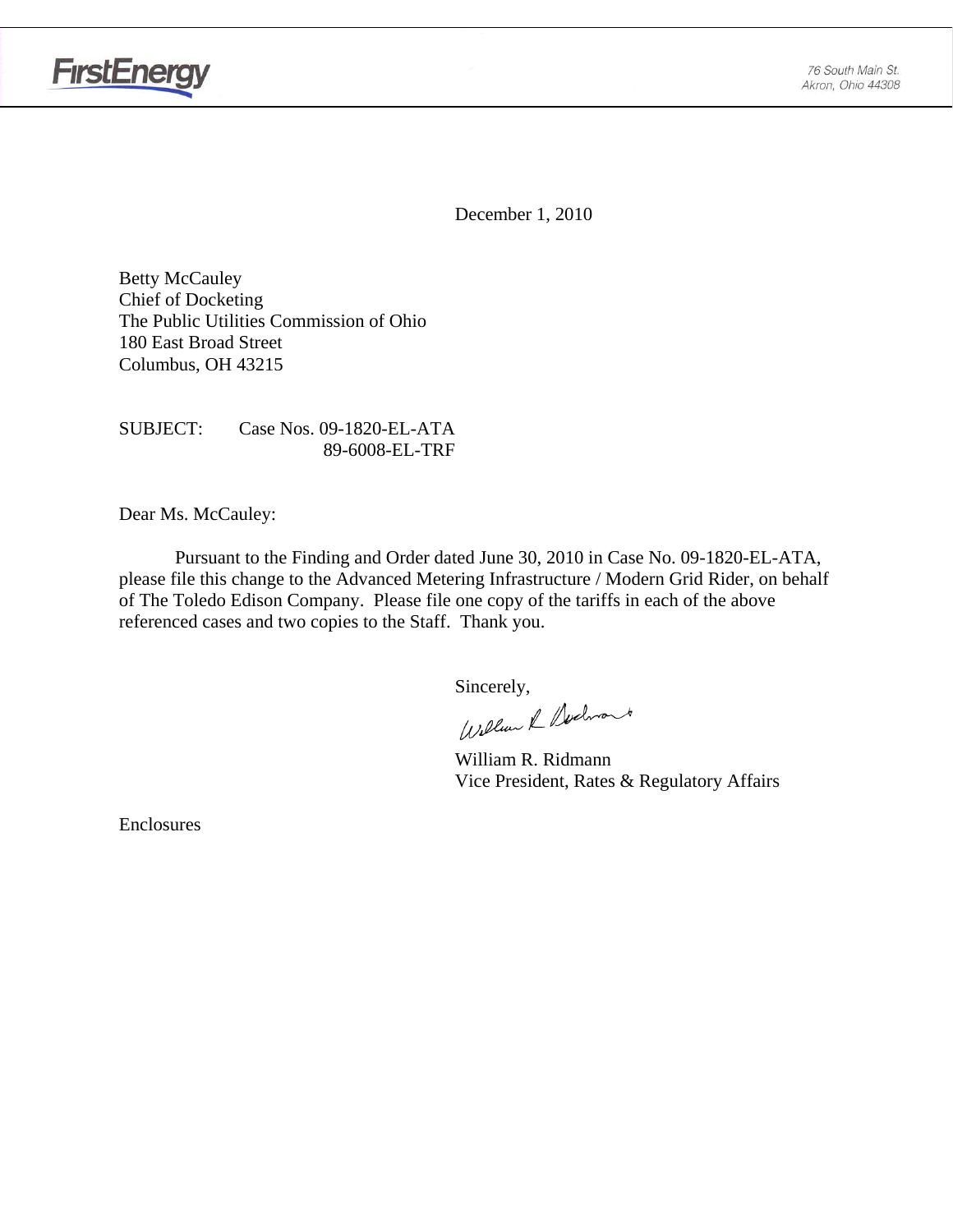#### **TABLE OF CONTENTS**

The following rates, rules and regulations for electric service are applicable throughout the Company's service territory except as noted.

|                                                      | <b>Sheet</b>   | <b>Effective</b><br><b>Date</b> |
|------------------------------------------------------|----------------|---------------------------------|
| <b>TABLE OF CONTENTS</b>                             | 1              | $01 - 01 - 11$                  |
| <b>DEFINITION OF TERRITORY</b>                       | 3              | 01-23-09                        |
| <b>ELECTRIC SERVICE REGULATIONS</b>                  | $\overline{4}$ | 12-04-09                        |
| <b>ELECTRIC SERVICE SCHEDULES</b>                    |                |                                 |
| Residential Service (Rate "RS")                      | 10             | $01 - 23 - 09$                  |
| General Service - Secondary (Rate "GS")              | 20             | 01-23-09                        |
| General Service - Primary (Rate "GP")                | 21             | 01-23-09                        |
| General Service - Subtransmission (Rate "GSU")       | 22             | 01-23-09                        |
| General Service - Transmission (Rate "GT")           | 23             | $01 - 23 - 09$                  |
| <b>Street Lighting Provisions</b>                    | 30             | $01 - 23 - 09$                  |
| Street Lighting (Rate "STL")                         | 31             | 06-01-09                        |
| Traffic Lighting (Rate "TRF")                        | 32             | 01-23-09                        |
| Private Outdoor Lighting (Rate "POL")                | 33             | 06-01-09                        |
| <b>MISCELLANEOUS CHARGES</b>                         | 75             | 01-23-09                        |
| <b>OTHER SERVICE</b>                                 |                |                                 |
| <b>Partial Service</b>                               | 52             | 01-01-06                        |
| Residential Renewable Energy Credit Purchase Program | 60             | 10-01-09                        |
| <b>Cogeneration and Small Power Producer</b>         | 70             | $01 - 01 - 03$                  |
| <b>Interconnection Tariff</b>                        | 76             | $01 - 01 - 09$                  |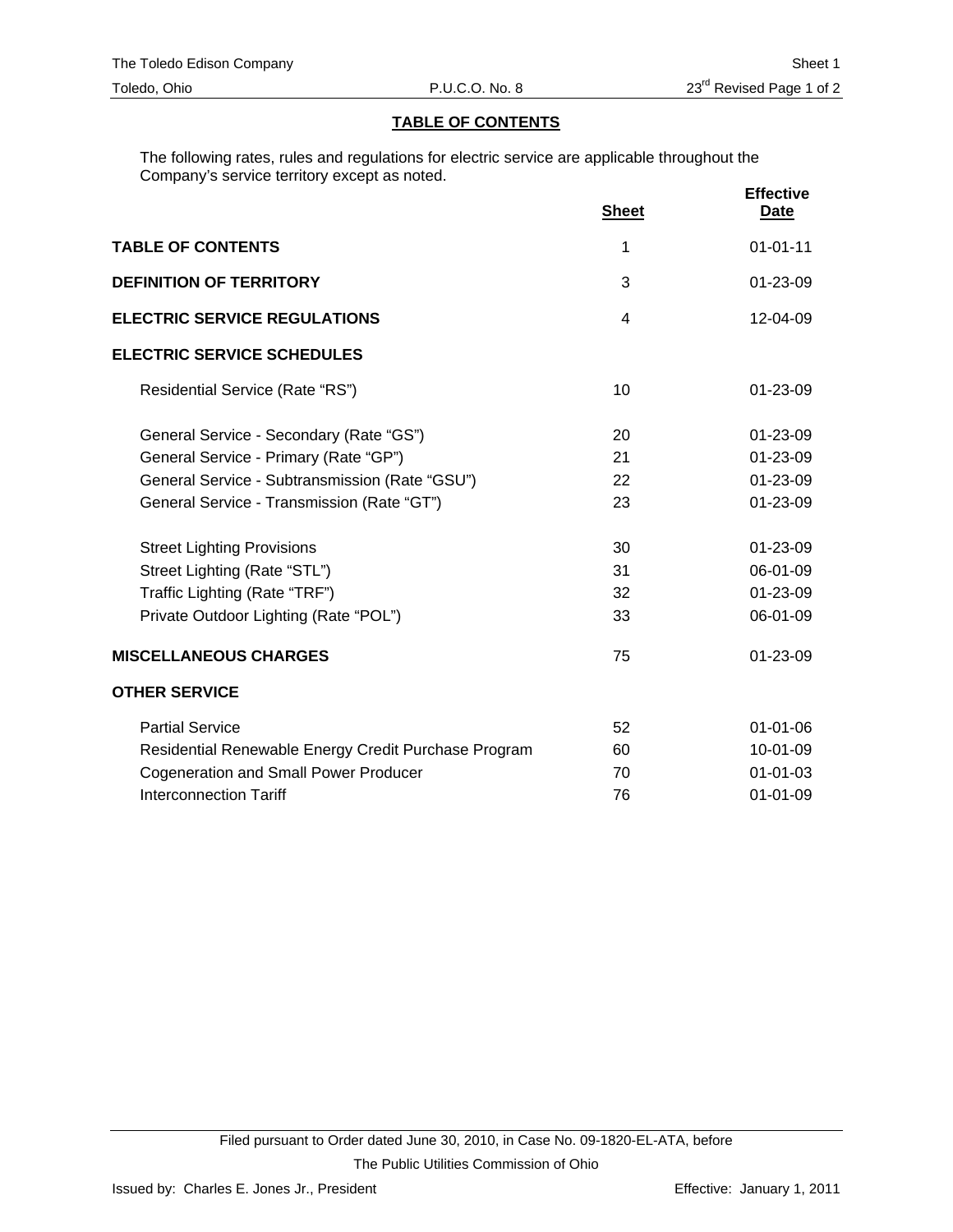# **TABLE OF CONTENTS**

| <b>RIDERS</b>                                          | <b>Sheet</b> | <b>Effective</b><br>Date |
|--------------------------------------------------------|--------------|--------------------------|
| Summary                                                | 80           | 03-17-10                 |
| <b>Residential Distribution Credit</b>                 | 81           | $05 - 21 - 10$           |
| <b>Transmission and Ancillary Services</b>             | 83           | 09-10-10                 |
| <b>Alternative Energy Resource</b>                     | 84           | $10 - 01 - 10$           |
| <b>School Distribution Credit</b>                      | 85           | 06-01-09                 |
| <b>Business Distribution Credit</b>                    | 86           | $01 - 23 - 09$           |
| <b>Hospital Net Energy Metering</b>                    | 87           | 10-27-09                 |
| Economic Development (4a)                              | 88           | 01-23-09                 |
| <b>Universal Service</b>                               | 90           | 12-21-09                 |
| <b>Temporary Energy Efficiency</b>                     | 91           | $01 - 01 - 06$           |
| State kWh Tax                                          | 92           | 01-23-09                 |
| Net Energy Metering                                    | 93           | 10-27-09                 |
| Delta Revenue Recovery                                 | 96           | $10 - 01 - 10$           |
| Demand Side Management                                 | 97           | 07-01-10                 |
| Reasonable Arrangement                                 | 98           | 06-01-09                 |
| <b>Distribution Uncollectible</b>                      | 99           | $10 - 01 - 10$           |
| <b>Deferred Transmission Cost Recovery</b>             | 100          | 09-17-10                 |
| Economic Load Response Program                         | 101          | 06-01-09                 |
| Optional Load Response Program                         | 102          | 06-01-09                 |
| <b>Generation Cost Reconciliation</b>                  | 103          | $10 - 01 - 10$           |
| <b>Green Resource</b>                                  | 104          | 06-01-09                 |
| Fuel                                                   | 105          | 12-14-09                 |
| Advanced Metering Infrastructure / Modern Grid         | 106          | $01 - 01 - 11$           |
| Line Extension Cost Recovery                           | 107          | 06-01-09                 |
| <b>Delivery Service Improvement</b>                    | 108          | 04-01-09                 |
| <b>PIPP Uncollectible</b>                              | 109          | $10 - 01 - 10$           |
| Non-Distribution Uncollectible                         | 110          | $10 - 01 - 10$           |
| <b>Experimental Real Time Pricing</b>                  | 111          | 06-01-10                 |
| <b>Experimental Critical Peak Pricing</b>              | 113          | 06-01-10                 |
| <b>Generation Service</b>                              | 114          | 06-01-10                 |
| Demand Side Management and Energy Efficiency           | 115          | 07-01-10                 |
| <b>Economic Development</b>                            | 116          | $10-01-10$               |
| <b>Deferred Generation Cost Recovery</b>               | 117          | 06-01-09                 |
| Deferred Fuel Cost Recovery                            | 118          | $01 - 01 - 11$           |
| <b>Residential Deferred Distribution Cost Recovery</b> | 120          | 09-01-10                 |
| Non-Residential Deferred Distribution Cost Recovery    | 121          | 09-01-10                 |
| <b>Residential Generation Credit</b>                   | 123          | 05-21-10                 |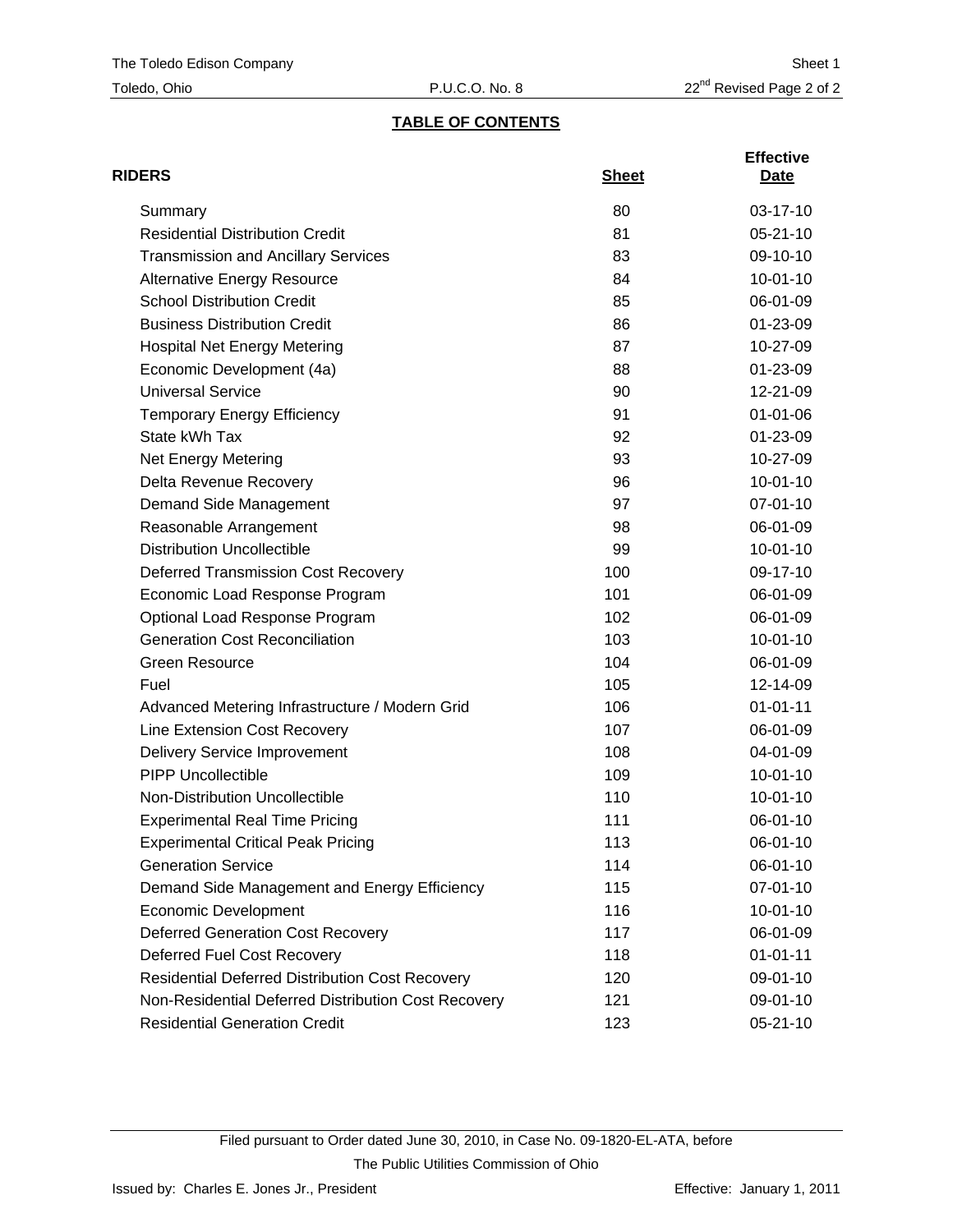### **RIDER AMI**

#### **Advanced Metering Infrastructure / Modern Grid Rider**

#### **APPLICABILITY:**

Applicable to any customer who receives electric service under the Company's rate schedules, with the exception of General Service - Transmission (Rate "GT"). This Advanced Metering Infrastructure / Modern Grid Rider charge will apply per customer per month, by rate schedule, effective for service rendered beginning January 1, 2011. This Rider is not avoidable for customers during the period the customer takes electric generation service from a certified supplier.

#### **CHARGE:**

| \$0.111 |
|---------|
| \$0.565 |
| \$8.406 |
| \$8.498 |
| \$7.356 |
| \$0.105 |
| \$0.144 |
|         |

#### **RIDER UPDATES:**

The charges contained in this Rider shall be updated and reconciled on a quarterly basis. No later than December 1st, March 1st, June 1st and September 1st of each year, the Company shall file with the PUCO a request for approval of the Rider charges which, unless otherwise ordered by the PUCO, shall become effective on a service rendered basis on January 1st, April 1st, July 1st and October 1st of each year.